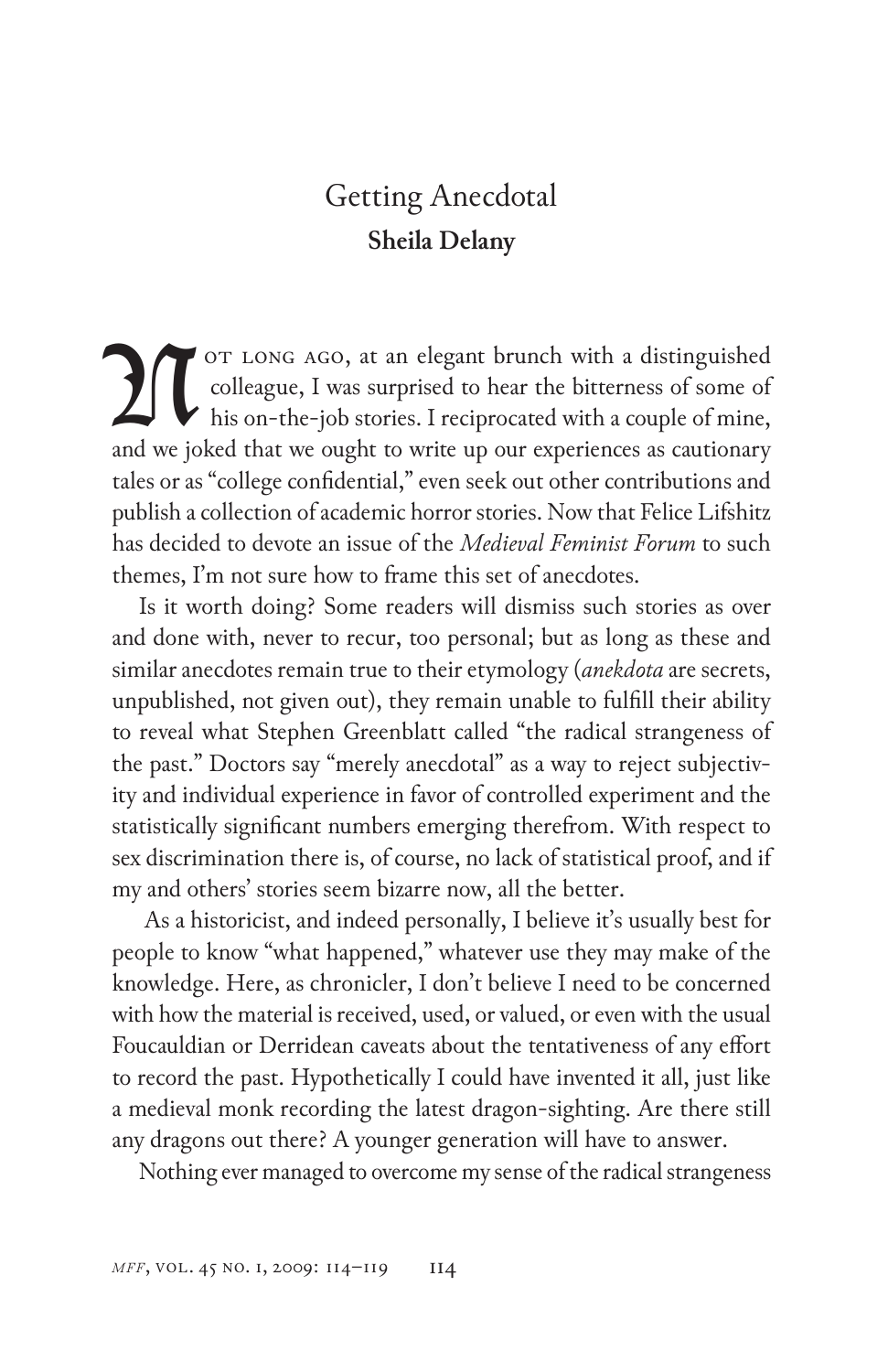of sexism, the feeling that it might occur in some two-dimensional cartoon-world, but not in "real" life, so it always came as a shock. For example: as a graduate student at Columbia with two small children, I was hired at Queens College contingent upon completing my doctoral work. My thesis advisor, Kent Hieatt, phoned up my prospective chair and urged him not to hire me: "She has two infants at home and will never finish the thesis" was his malicious prediction, as reported by the chair later on. (I should add that as a faculty wife and holder of a scholarship from the State of New York, I was protected from most of the financial stress that other graduate students had to deal with. The thesis was finished on time and published by the University of Chicago Press.)

My other thesis advisor, Howard Schless, came into a graduate seminar, late as usual and carrying his usual pile of tomes for no apparent reason—none was ever opened in class. He had just left a job interview, he explained; it was a woman candidate and, he went on, he would never vote for a woman to be hired because every time her child had a cold, she'd stay home. Columbia was, of course, where Kate Millett wrote her ground-breaking study of modern literature, *Sexual Politics*, as her doctoral thesis and, so the rumors went, had it turned down by her advisor.

Having already published a paper in a prestigious medieval journal, I sent another to *PMLA*, which turned it down. Some months later I met Talbot Donaldson at a conference; he told me that he had been the *PMLA* reader for the article, loved it and recommended publication as is. But the editor, John Fisher, had overridden this recommendation on the grounds that the journal "doesn't publish graduate students; let her come back as a senior scholar." This wasn't sexism, true, but it does suggest another handicap or prejudice in the collection of prejudices my generation fought against, never more visibly than at the famous MLA protest in New York, 1968, which took on several issues in both hiring and scholarship. Targeting the Vietnam war, sexism and elitism, a group of academic activists were joined by hundreds of MLA members to sponsor resolutions and candidates at the MLA membership meeting, form picket lines and sit-ins at hotels, and have impromptu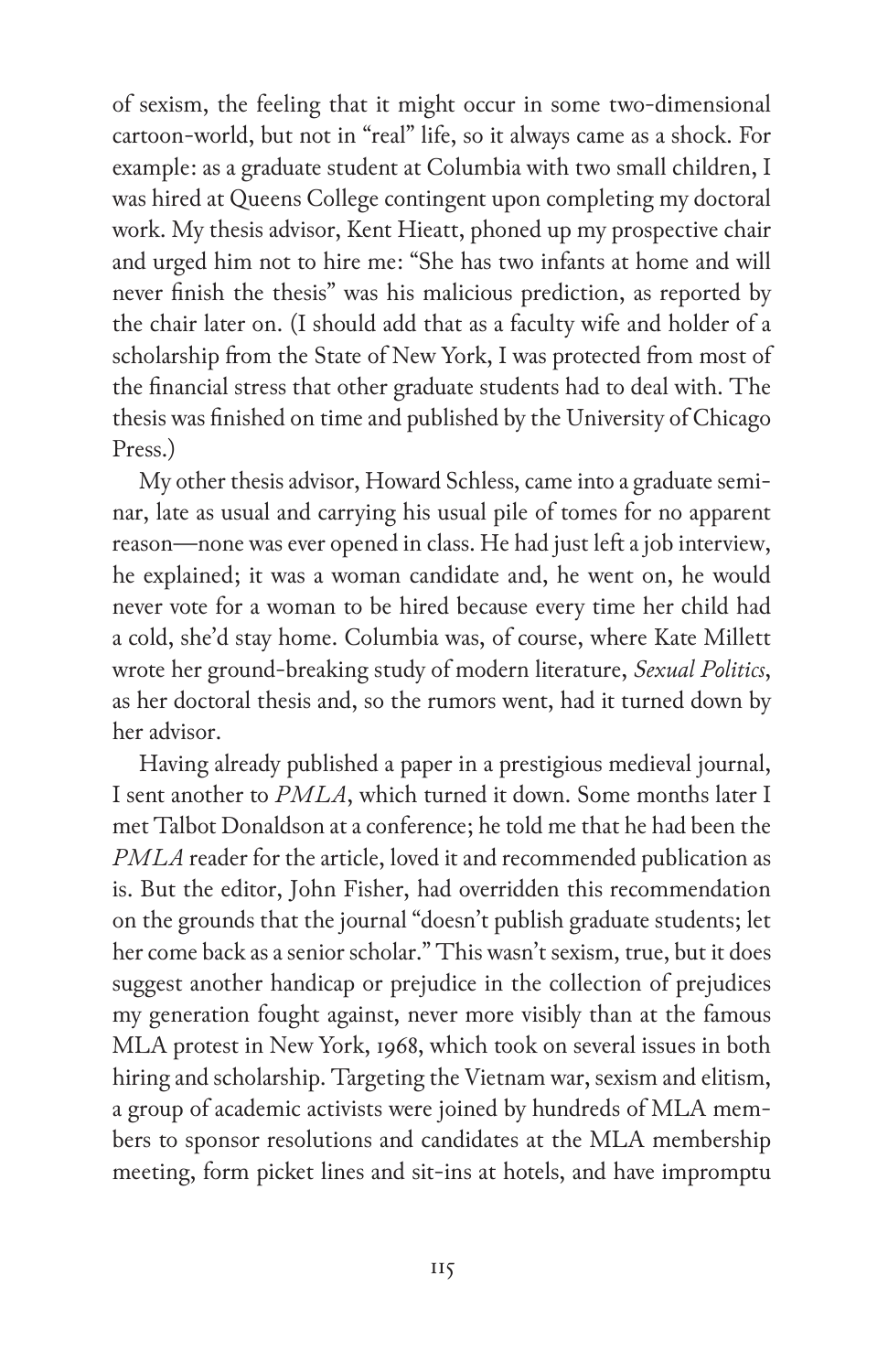debates with MLA officers. Several leaders were arrested; a commission on the status of women was established, and radicals were elected to the executive committee.

 Despite a top academic pedigree, publications, and positive teaching evaluations, I was fired from Queens College, CUNY, having helped lead a departmental mini-insurrection by a dozen of the new-hires. We demanded what is now pretty much boilerplate everywhere: voice and vote in departmental meetings for junior (i.e., non-tenured) faculty; a maternity leave policy; a genuine appeals mechanism; an end to secret files, etc. (There was no union at Queens at the time.) My rehiring became one of the demands in the student strike that erupted soon afterward as a protest against military and industrial recruitment on campus. As a participant in the weeks-long struggle I was part of the team negotiating with the administration, and recall the college president (but don't remember his name) complimenting me on my ivory lace stockings. "I won't be able to afford them any more if you don't reverse the decision," I replied. He didn't, and my husband didn't get tenure at Columbia, so we started looking.

With two small children, long-distance marriage was not an option, and finding work in the same department without the wife being penalized was a challenge. One offer, from the University of Colorado at Boulder, came with a dean's assurance that I would never get tenure, as they wouldn't want a "voting bloc" in the department. "Aren't you afraid of being sued under Title VII?" (the 1964 legislation outlawing sex discrimination in employment). "We wouldn't hire someone we thought would sue us" was the smooth reply, and I was a bit puzzled, not to say annoyed, as to why he thought I wasn't such a someone maybe he assumed that a woman with children wouldn't want to launch a legal case. A similar offer came from one of the southern California campuses; when we turned it down, the chair ruefully acknowledged, "I don't know why you'd even consider it."

Canadian universities seemed to have got the picture sooner than the Americans: that the bright young men often had bright young wives who were also going to need jobs. (It wasn't yet a question of wanting the bright young wives in their own right.) So we had a few decent offers from Canadian universities and opted to return to the west coast, even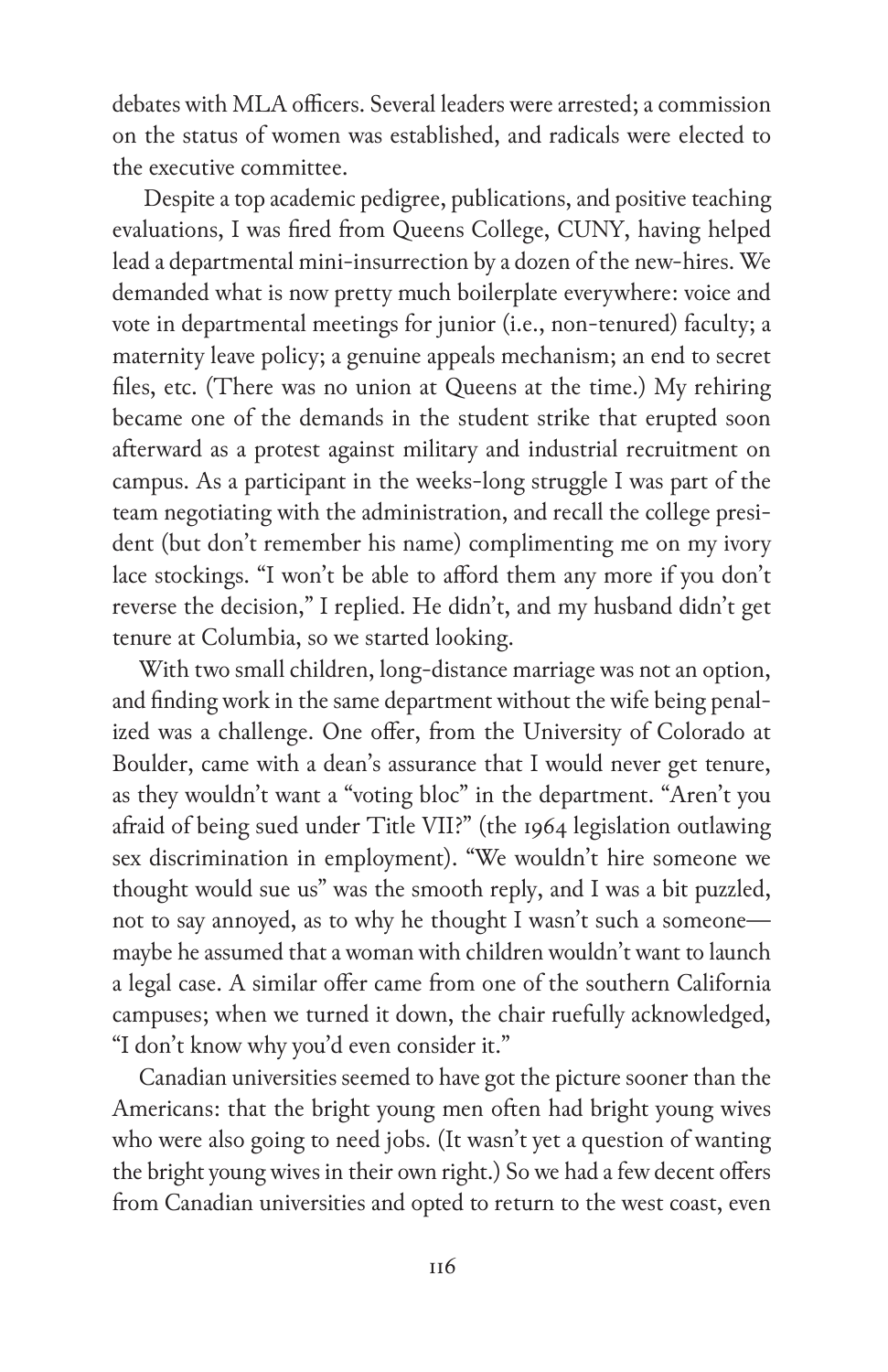though our interview experiences at Simon Fraser had been nothing short of bizarre. ("A zoo," as I described it to my consciousness-raising group back home.) Sample conversation at dinner with our prospective colleagues: The dour British renaissance prof seated next to me informs me that he has been reading Betty Friedan's *The Feminine Mystique* –perhaps preparing for our arrival. This had been an influential book for me, so I am pleased and surprised. "What do you think of it?" I ask. "That's a very aggressive question!" is his agitated reply, and I don't recall whether the conversation went any further.

This prof's young wife—a shy graduate student—sat in complete silence across from us during dinner. Leaving the restaurant, though, she managed to position herself just behind me, and whispered, "I liked the book." Overhearing this, or perhaps only noticing our contiguity, the chubby, red-haired modern poetry prof sneered, "United by mop and pail!" Later this man was marginally part of our social circle, though the acquaintance was seriously strained when he brought along on a movie double date a pretty but silent undergraduate girl. The dour renaissance prof also turned out to be a womanizer, inflicting his attentions on graduate students and married babysitters among others. Of course they were not alone, for abuse of institutional power was widespread at SFU as I am sure it was, and doubtless still is, in many places: profs and current students, chairs and young secretaries, deans and secretaries. I don't mean to seem moralistic here—consenting adults and all that but many of the men were married (often to wives parked in beautiful houses in picturesque and conveniently distant seaside villages), many were teaching or supervising their dates in a class or graduate program, while others had the girlfriend's job in their hands.

Conversations like the ones cited above, plus ample evidence of departmental dysfunction, gave us pause; all the more when we learned that the offer to me would be on the low side, lower than that of another new-hire without publications and without top credentials—but with that other excellent qualification, a penis. (He was also a friend of the dour renaissance prof from the mediocre state university where they had met.) Eventually the anomaly was corrected—but not for long. At SFU I was underpaid for two decades and kept in rank far too long, despite a constant stream of articles and books in reputable journals and by the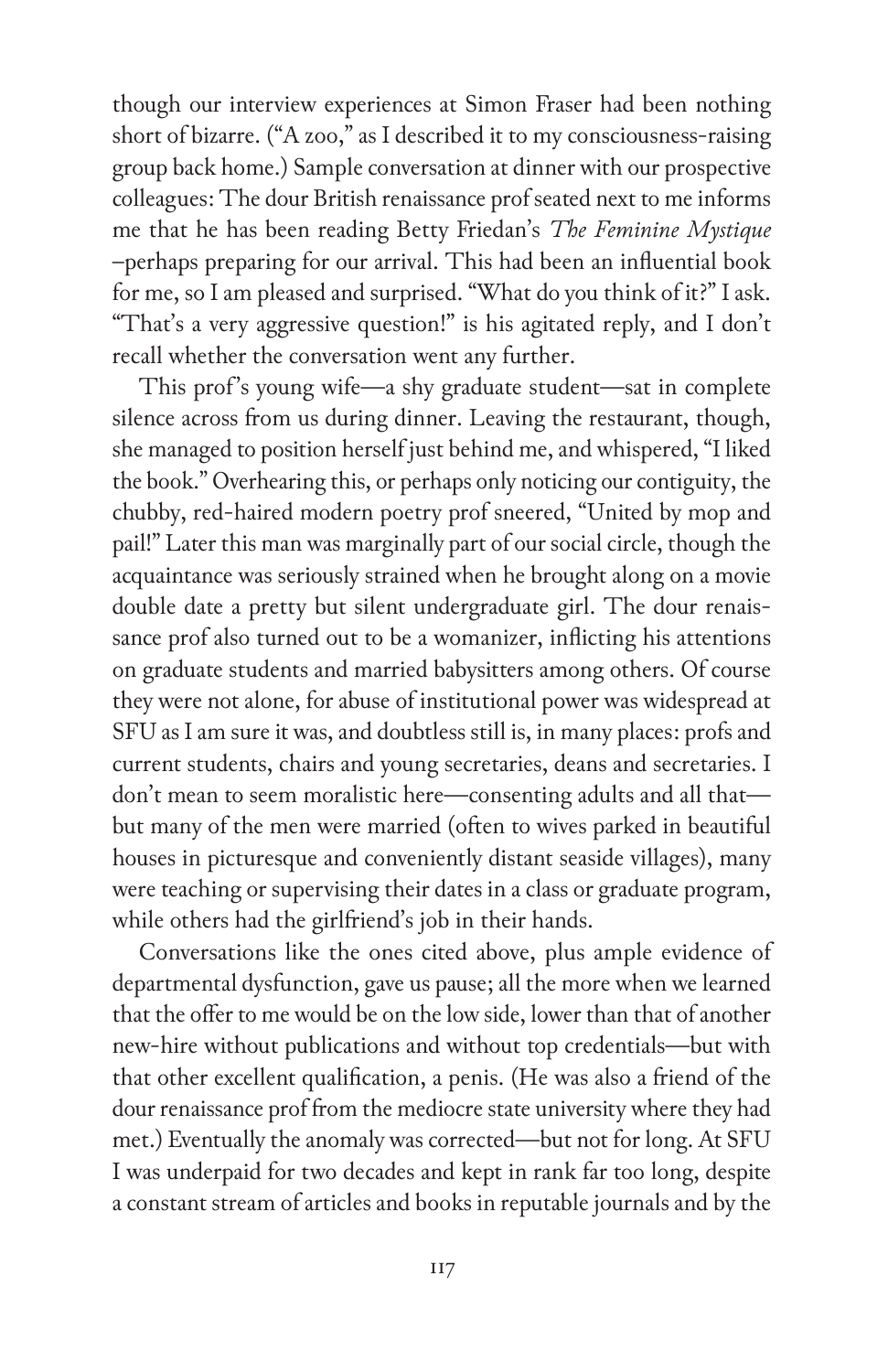top academic publishing houses. "Why, you're a star!" gushed one chair after reading a set of reference letters, but his discovery didn't change anything, so that every few years I launched a salary anomaly appeal, all of which I won. The cycle came to an end in the early 90s, when a new lobby group, Academic Women, persuaded the SFU administration to launch a sophisticated investigation of the position of senior women at SFU. It confirmed statistically what we all knew: as compared with male colleagues in their cohort, women had been hired at below-par salaries, promoted late, and systemically underpaid. As a result, senior women were bumped up several notches in the rank-salary scale and awarded a compensatory flat sum. Deficient pension contributions were not made up, and although some colleagues considered a class-action suit to remedy this injustice, it didn't happen. (Canadians tend to be much less litigious than Americans, and Canadian courts less eager to remedy injustices.) In my department, a conscious effort was made to readjust the sex imbalance through hiring.

Academic Women also lobbied for more women in administration; some were excellent, others not so much. We had two women chairs over the years, who demonstrated that women are as capable as men of obtuse behavior. One campaigned on the slogan "For the women," won by a single vote, and did all she could to prevent me filing a salary anomaly appeal, lest the administration think our department was less than harmonious. The other made department history when she claimed she'd rather hire a Canadian fascist than an American liberal.

Is everything fine now? As far as homosexuality is concerned, there never was any overt anti-gay sentiment in the department; we always had both gay men and lesbians in tenure-track and contract positions. On the other hand, in four decades we hired only two tenure-track Asians (despite many highly qualified Asian applicants of both sexes), one who left after a couple of years and the other a recent hire. There has been, in tenure-track, no one of African or Hispanic background. Of First Nations it is imperative to speak, though there aren't going to be many applicants any time soon in most departments. In 36 years I had three First Nations students that I know of: one dropped out, another wound up in a mental hospital, the third left after being caught plagiarizing. To generalize: Canada's treatment of First Nations indigenous